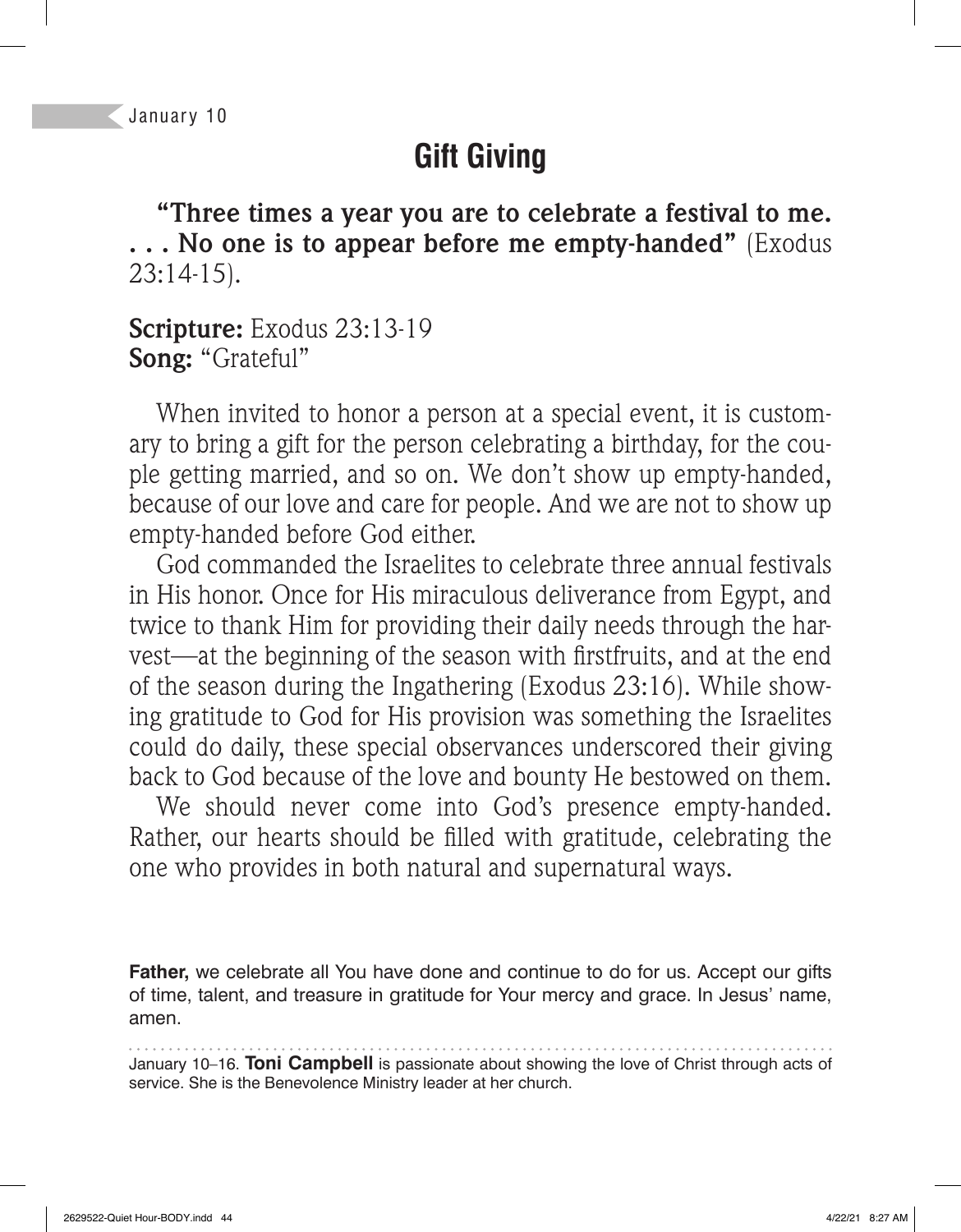## **God's Protection**

**"I am sending an angel ahead of you to guard you along the way and to bring you to the place I have prepared"** (Exodus 23:20).

**Scripture:** Exodus 23:20-33 **Song:** "Angels Watching over Me"

My friend Debbie was living on her own and several states away from her mom, who was praying for her to return to the Lord. One night Debbie and her friends were having fun at a bar. Debbie was the designated driver. Out of the blue, she felt compelled to leave the bar. She sought out her friends and told them that while she couldn't explain it, they needed to leave immediately. Her insistence persuaded her friends to leave the revelry and join her in heading back home.

The following morning, the big news story was about a violent knife fight that took place in that very bar just half an hour after they'd left. That experience was the beginning of Debbie's journey back home, both physically and spiritually.

In today's passage, the Lord told the people He was sending an angel to protect them on their journey to the promised land. They were to listen carefully to what he said so they would arrive safely at their destination (Exodus 23:21-22).

We may not always see a manifestation of angels, but we are called to heed the nudging of God's Spirit as He guides us along our journey to the place He has ultimately prepared for us.

**Father,** thank You for Your protection and for leading us as we are faithful to listen to and obey Your guidance. In Jesus' name, amen.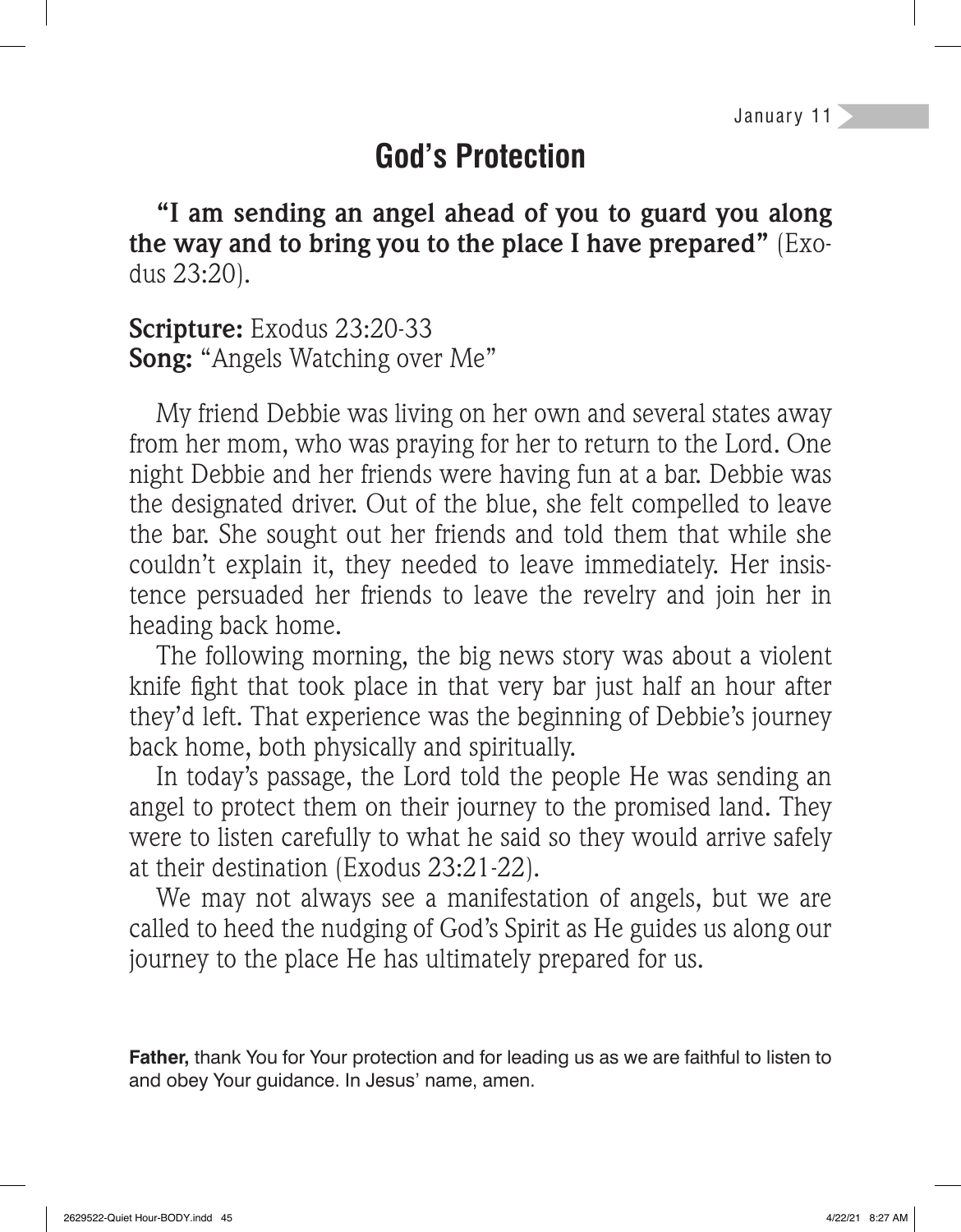## **The Heart of the Matter**

If you show special attention to the man wearing fine **clothes and say, "Here's a good seat for you," but say to**  the poor man, "You stand there" or "Sit on the floor by my **feet," have you not discriminated among yourselves and become judges with evil thoughts?** (James 2:3-4).

**Scripture:** James 2:1-13 **Song:** "Jesus, Friend of Sinners"

Each week a woman wanted to take her grandchildren to church, but her daughter-in-law would not give permission. Finally one week, the daughter-in-law relented. When the grandmother arrived at their home, the children bounded out, happy to see her and excited to go to church.

That grandmother later confessed that she was horribly embarrassed to bring them. Their hair was uncombed, and their clothes were rumpled. Instead of rejoicing over the potential eternal impact on their little hearts, she feared the judgment of others and that their appearance would be a poor reflection on her.

James reminds us that a person's outward appearance does not constitute their worth. We are to treat everyone with honor. Jesus spent His time with those society had rejected—the infirm, the despised, and the downtrodden. When we love all others as we do ourselves, favoritism ceases to exist. Instead, we are emboldened to treat everyone, regardless of appearance, with dignity and respect.

**Father,** help us remember and live by the truth: that every person is created in Your image and, therefore, has great worth. In Jesus' name, amen.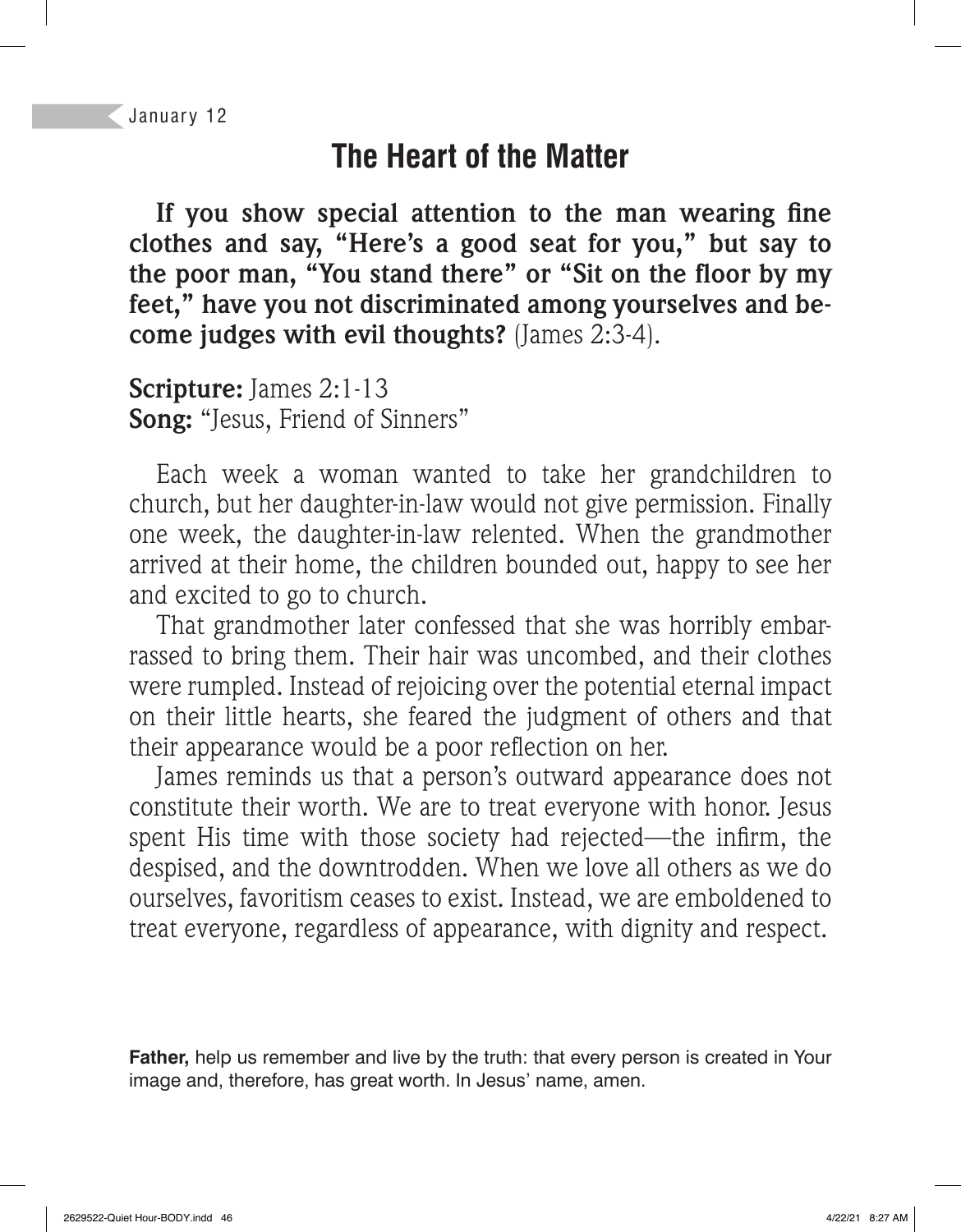# **Living Faith**

**Faith by itself, if it is not accompanied by action, is dead**  (James 2:17).

#### **Scripture:** James 2:14-26 **Song:** "Do Something"

My church has an on-site garden. Each spring we till the soil and plant seeds and seedlings, but we don't sit back and idly wait for the harvest. Although we have faith that the seeds will sprout and the plants will grow, we know we need to be active while also waiting. We need to weed and water. As time passes and our care continues, the fruit of our labor is harvested to bless those who come to our food pantry.

In today's passage, James makes the case for faith and deeds working together. While we understand that faith alone is what saves us, out of our faith comes an outpouring of action.

The garden is a perfect example of faith and action working together. There is no plant without a seed. We could water unseeded ground all season long, and nothing would happen. Our actions alone don't produce fruit. It is that seed of faith that makes a harvest possible. But if we only have faith and do nothing with it, weeds will overtake the plants, choking them and stunting their growth. A lack of regular watering would cause the plants to shrivel and die in the summer heat, especially if rain is scarce. The harvest requires both faith and action.

**Father,** I desire to accomplish the purpose You have for my life. Equip and embolden me to put my faith into action so I can participate in the harvest for Your kingdom. In Jesus' name, amen.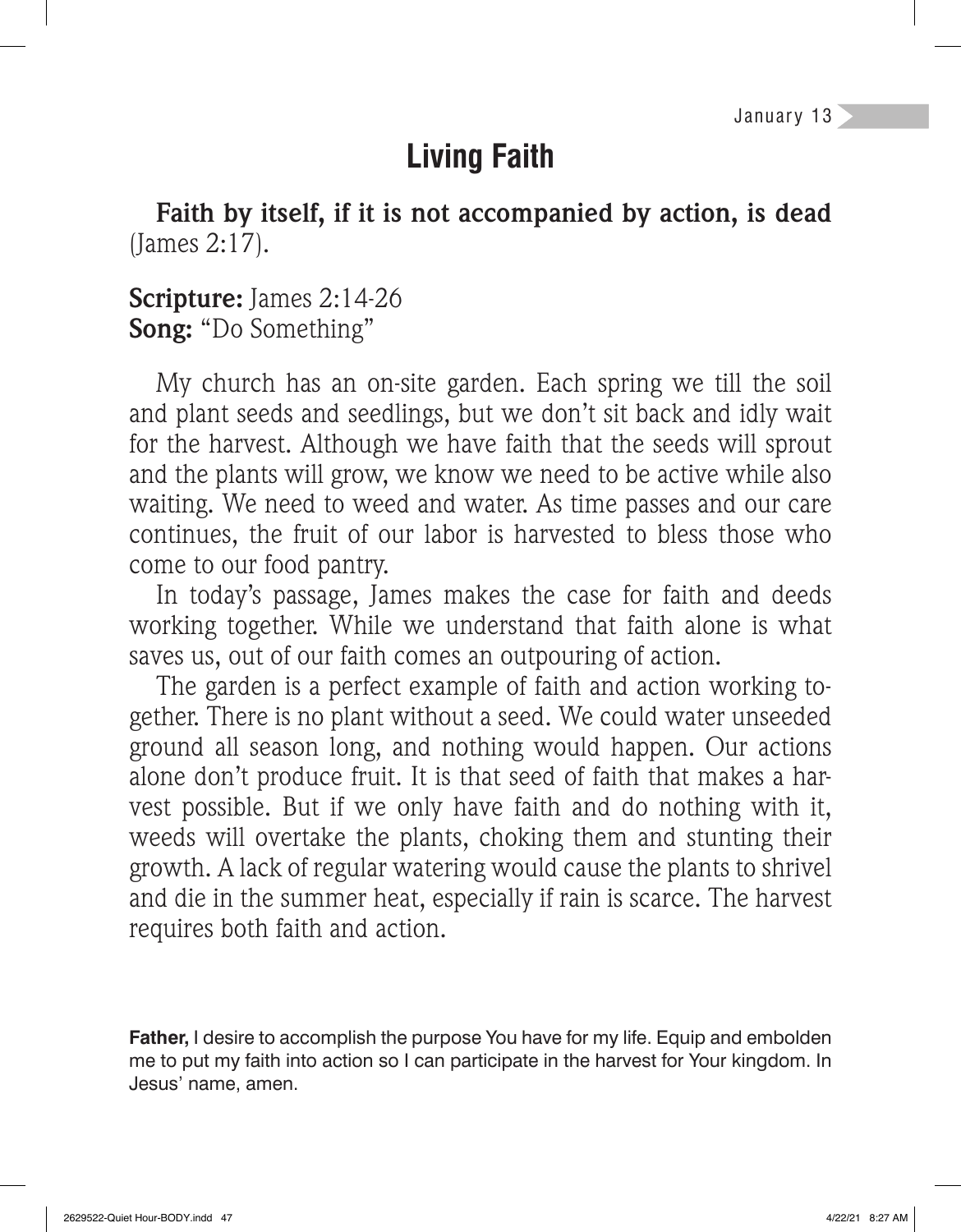## **Can Versus Should**

**"I have the right to do anything," you say—but not every**thing is beneficial. . . . No one should seek their own good, **but the good of others. . . . So whether you eat or drink or whatever you do, do it all for the glory of God** (1 Corinthians 10:23-24, 31).

**Scripture:** 1 Corinthians 10:23-33 **Song:** "The Servant Song"

It was called the Big Bux. Eight scoops of ice cream with your choice of toppings.

The challenge on the wall of Buxton's ice cream store was for one person to consume the delight in one sitting. Permissible? Sure—they challenged you to do it and thereby earn the right to a second one free. Beneficial? Your heart and waistline would probably say no.

While our appetites for certain pursuits may not be terribly detrimental, it's still usually good to consider putting on the brakes. Paul sounds the warning to be aware of how our actions affect others; he's focusing on the issue of Christian liberty. While we may not be bound to the law regarding certain aspects of what we eat, drink, or do, our actions matter. If we might cause another to stumble, we are to set aside our rights and freedom in order to preserve relationships and glorify God in the process.

Putting aside something that we personally wouldn't be troubled doing, in order not to offend someone else, is a small price to pay for unity.

Father, thank You for the freedom we find in You. Make us willing to build bridges instead of erecting walls. In Jesus' name, amen.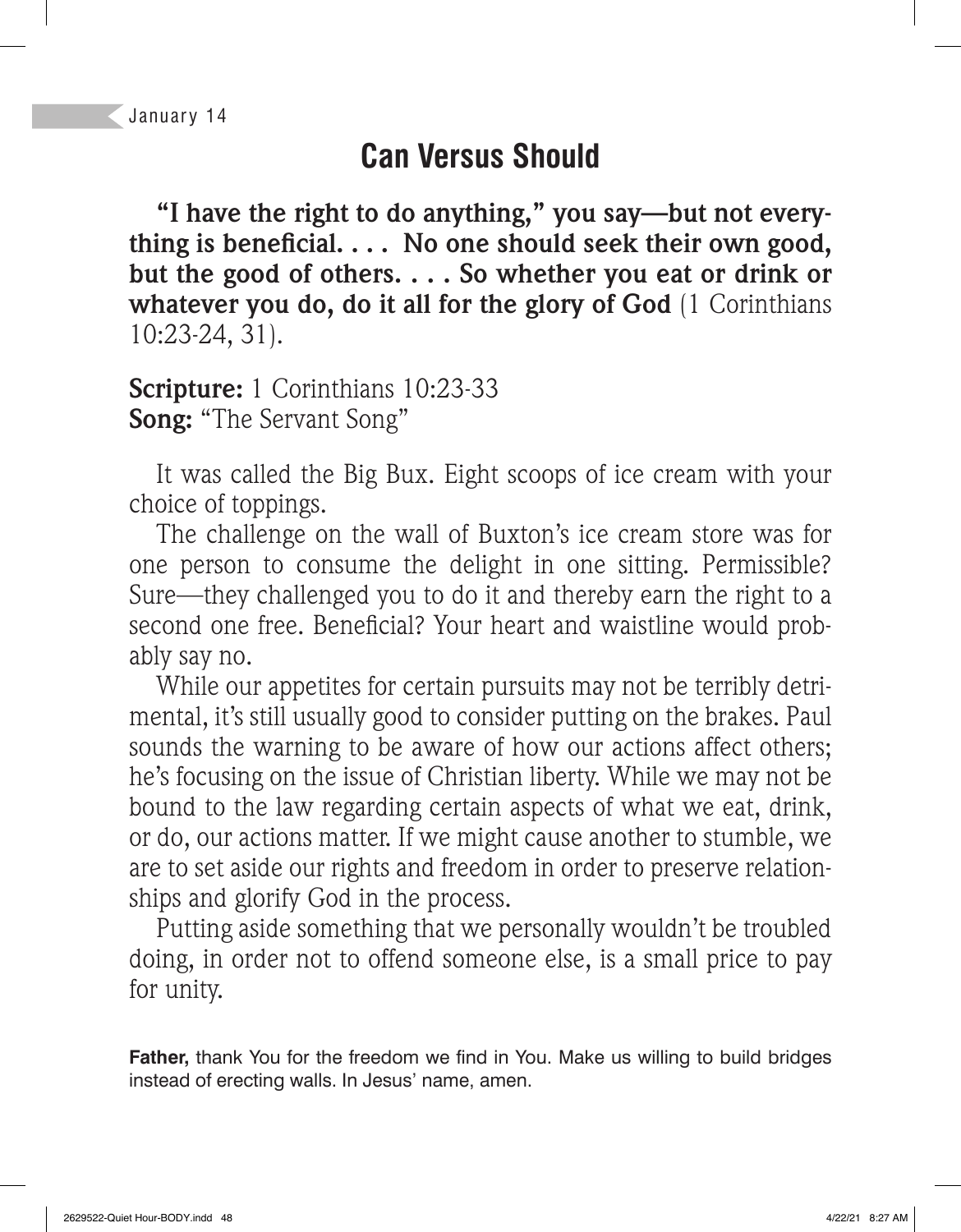## **Second Chances**

**You forgave the iniquity of your people and covered all their sins. . . . Restore us again, God our Savior, and put away your displeasure toward us** (Psalm 85:2, 4).

**Scripture:** Psalm 85 **Song:** "Do It Again"

"I forgive you, and I love you." Growing up, those words comforted me. Although I broke a rule, or did something unkind that required reprimand or punishment, I knew my parents loved me despite my actions. I wanted to please my parents, and it was always easier to behave when the memory of their grace with my previous indiscretion was fresh. But like every child, I was not perfect. Eventually I would again choose unwisely and would have to repeat the process of repentance and discipline. Still, my parents were faithful to love me even when they were displeased with my behavior.

In Psalm 85, the psalmist shares a similar cycle. He is coming to God on behalf of Israel, who finds itself out of God's favor. He reminds God that He has forgiven the sins of the people and put away His anger in the past, and the psalmist entreats God to do it again.

God's love is unfailing. The Scriptures and personal experience confirm this truth. But, as verse 8 says, "I will listen to what God the LORD says; he promises peace to his people, his faithful servants—but let them not turn to folly." Let us listen, accept forgiveness, and not consciously choose to go astray.

**Father,** revive us again. Cover us with Your mercy and grace as we listen and obey. In Jesus' name, amen.